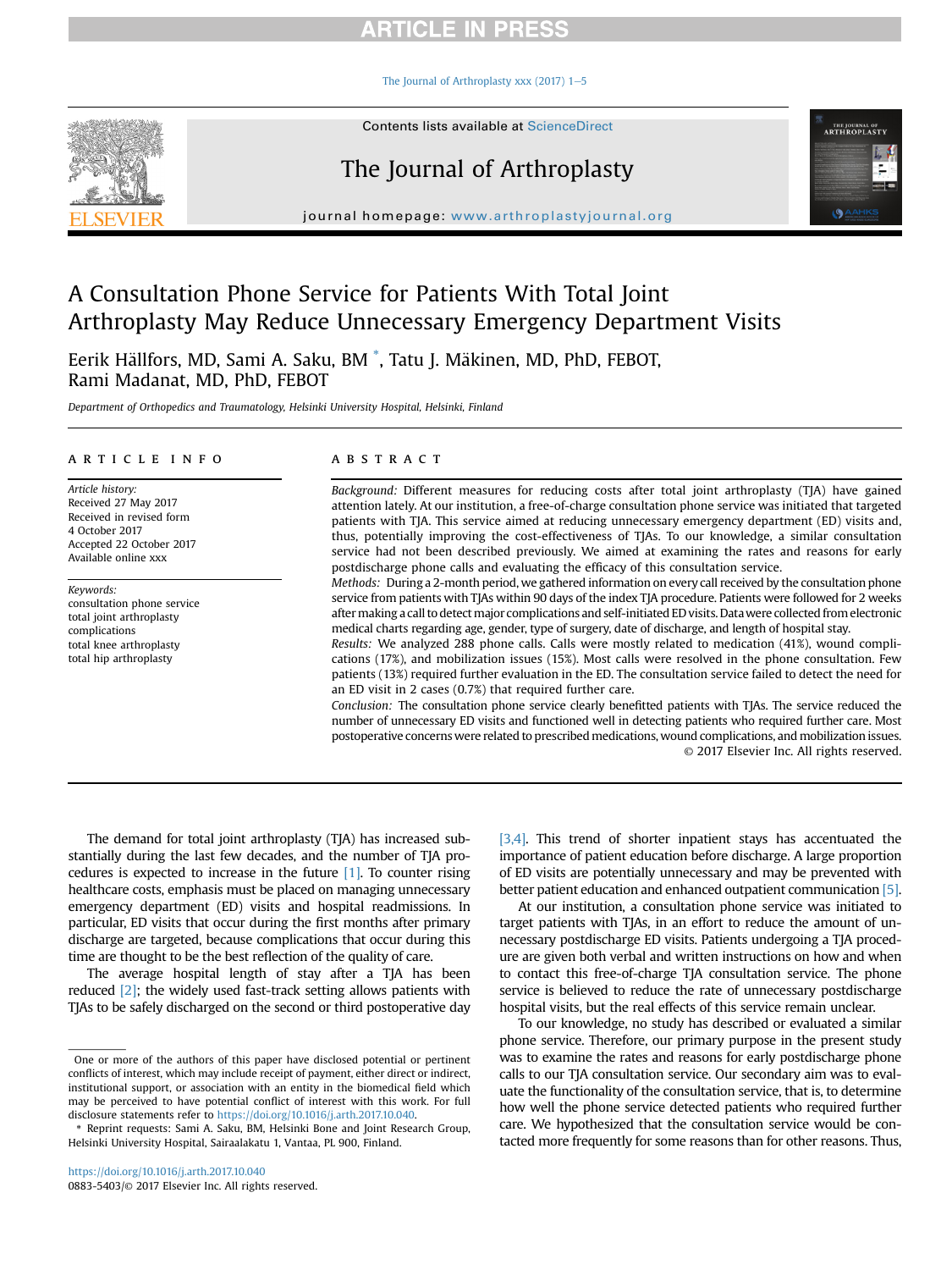### **ARTICLE IN PRESS**

2 E. Hällfors et al. / The Journal of Arthroplasty xxx (2017) 1–5



Fig. 1. Flowchart of study patients. TJA, total joint arthroplasty; ED, emergency department.

our analysis might provide information on ways to improve standardized healthcare procedures in fast-track TJA.

### Materials and Methods

All TJAs at our high-volume tertiary care center are performed according to a standardized fast-track protocol. Patients are mobilized on the day of surgery and are discharged when they meet discharge criteria, usually on postoperative day 2. In 2015, there were 996 total knee arthroplasties (TKAs; 894 primaries and 102 revisions) and 1144 total hip arthroplasties (THAs; 874 primaries and 270 revisions) performed at our institution. The procedures were performed by a total of 14 senior orthopedic surgeons specialized in hip and knee arthroplasty.

Before the surgery, every patient visited both a physiotherapist and a nurse experienced in total arthroplasty care. Both verbal and written instructions were given on how to prepare for the surgery and how the rehabilitation should be performed. Together with a nurse, the patients completed a preoperative form with questions about prior surgeries, current medications, comorbidities, and conditions at home. After the surgery, the patients were mobilized as soon as possible, typically on the day of surgery, and they received physiotherapy daily during the hospital stay. The patients were discharged on the second or third postoperative day, when they reached independent functional status (ie, they could walk a short distance, dress independently, and go to the toilet without assistance) and their pain level was controlled. At discharge, the patients were given both verbal and written instructions on how and when to contact the consultation phone service. Every patient also received a 30-page guide with rehabilitation exercises and instructions regarding wound care, pain medication use, prevention of deep vein thromboses, and treatment of swelling and hematomas. These issues were also covered verbally before discharge, as part of the standard discharge protocol.

At our institution, both THA and TKA patients receive similar instructions regarding use of pain medication. Patients are instructed to reduce pain medication gradually as the pain subsides, and that pain should not prevent mobilization or disturb sleep. Similarly, both THA and TKA receive rehabilitation instructions that only differ regarding the specific joint.

For this study, we prospectively gathered information about all phone calls received by our TJA consultation phone service between March 30, 2016, and May 31, 2016. The phone service was open every weekday, from noon to 1 PM, and it was operated by trained nurses. The nurses who answered the phone were instructed to complete a detailed form after every call during the 2 month study period. The information collected on this form included name, date of call, main reasons for contact, and actions taken to resolve the patient's concerns. The data collection form was completed by selecting predetermined response categories. The following alternatives were provided for the main reason for the call: pain medication, wound complication, sick leave issues and other paperwork, edema, extensive bruising or hematoma, deep vein thrombosis suspicion, constipation, or mobilization- or coping-related issues. The following alternatives were provided regarding the actions taken to resolve the concern: instructions given by phone, consultation with a nurse specialized in pain medication, consultation with the attending physician, patient instructed to visit the ED, patient instructed to visit a primary care institution, or other action. If the nurse was unable to address the concerns raised by the patient, for pain medication-related issues, she would consult a nurse specialized in pain management, otherwise the treating surgeon. The nurse only instructed the patient to visit the ED after consulting the treating surgeon. In